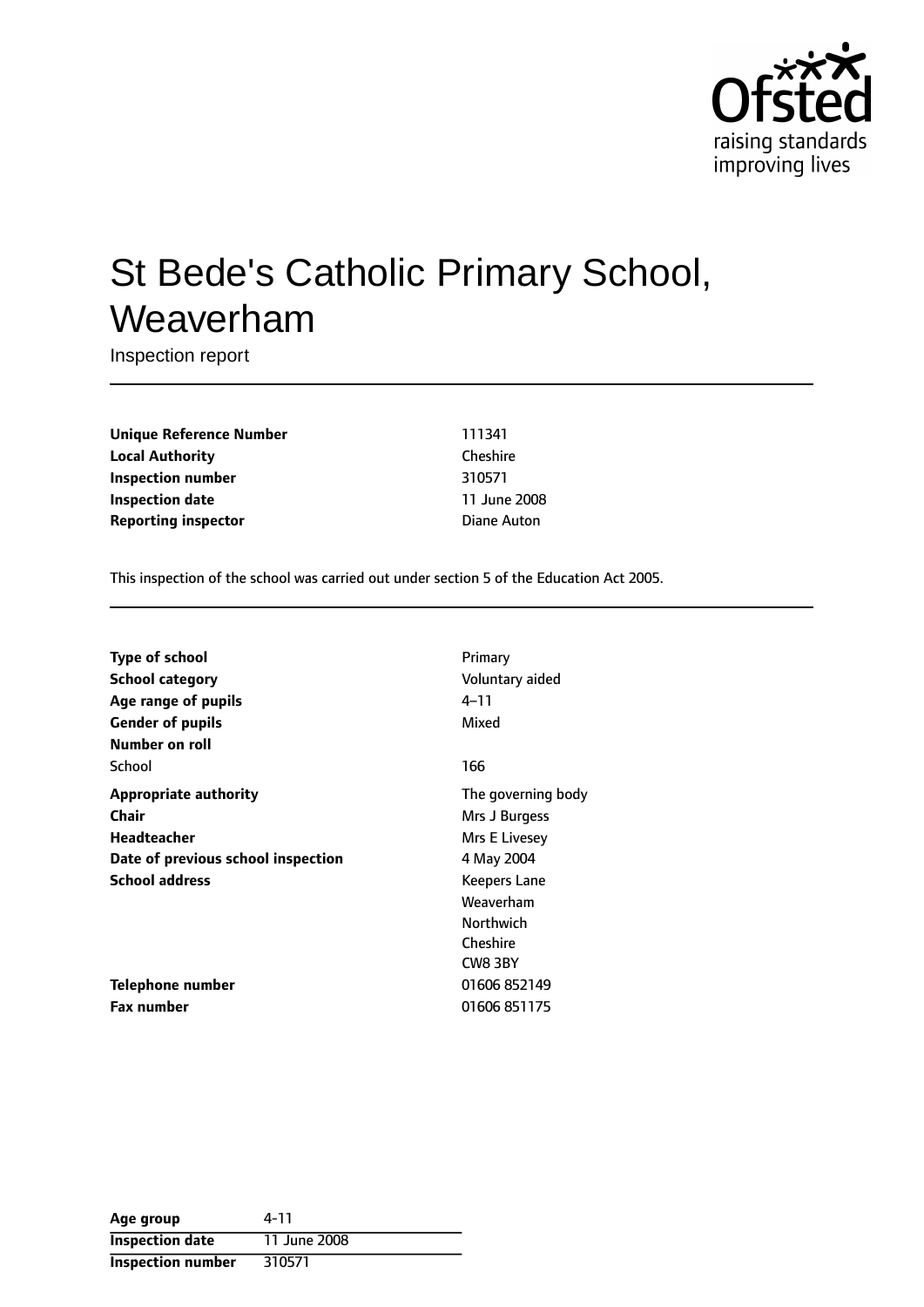.

© Crown copyright 2008

#### Website: www.ofsted.gov.uk

This document may be reproduced in whole or in part for non-commercial educational purposes, provided that the information quoted is reproduced without adaptation and the source and date of publication are stated.

Further copies of this report are obtainable from the school. Under the Education Act 2005, the school must provide a copy of this report free of charge to certain categories of people. A charge not exceeding the full cost of reproduction may be made for any other copies supplied.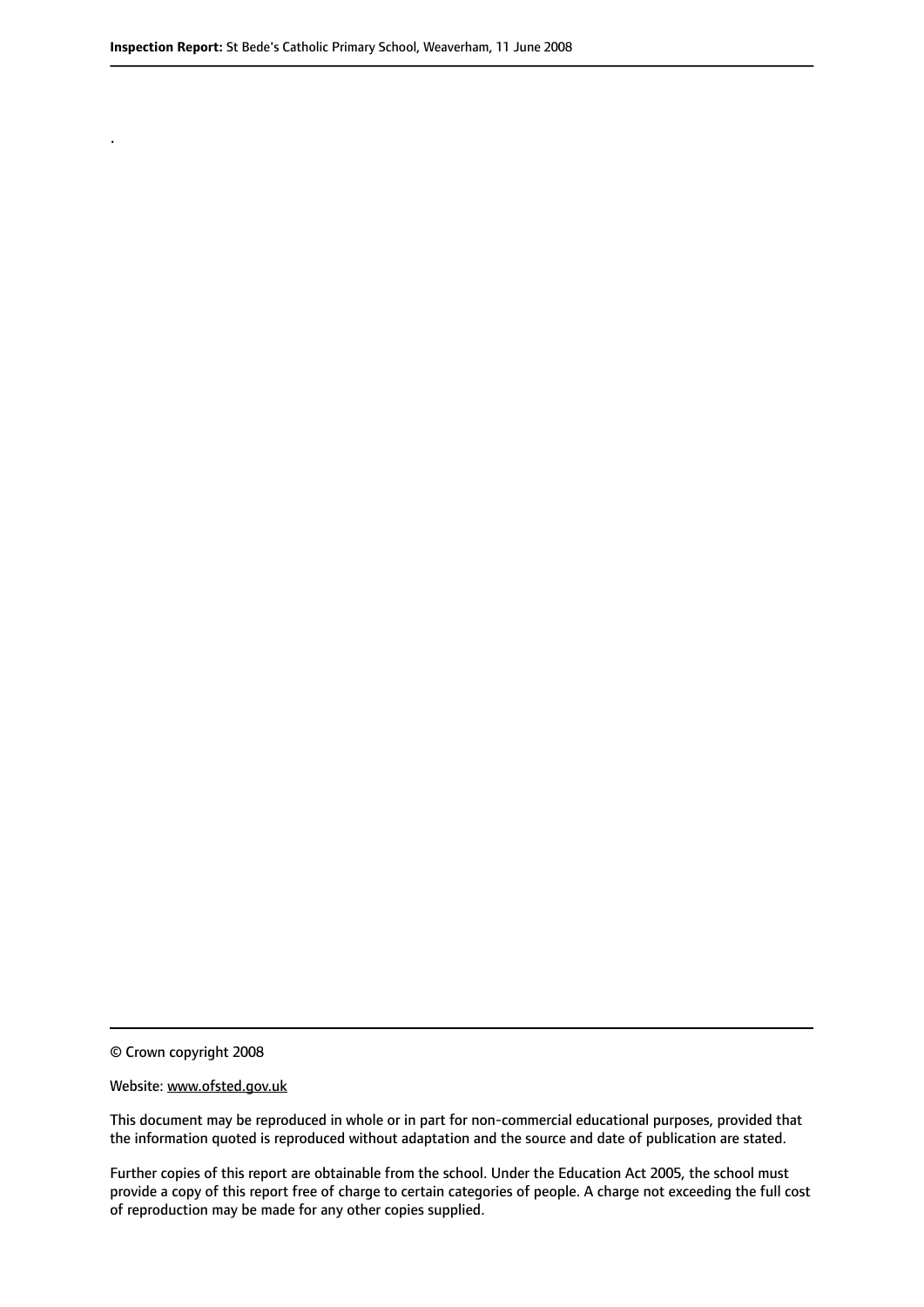## **Introduction**

The inspection was carried out by one Additional Inspector.

The inspector evaluated the overall effectiveness of the school and investigated the following issues: standards and achievement in the Foundation Stage and Key Stages 1 and 2 in the current year; the impact of teaching and the curriculum on progress and standards, with particular focus on the more able pupils' writing in Key Stage 1 and the progress throughout the school of the less able pupils; the impact of leadership and management on improving the school's effectiveness, with particular focus on the more able pupils' writing, the less able pupils' general progress and the management of transition between the key stages. Evidence was gathered from: national published assessment data; the school's self-evaluation, assessment records, policies and minutes; observation of the school at work, including lessons; discussions with governors, members of staff and pupils; the questionnaires returned by parents. Other aspects of the school's work were not investigated in detail, but the inspector found no evidence to suggest that the school's own assessments, as given in its self-evaluation, were not justified, and these have been included where appropriate in this report.

#### **Description of the school**

This small school serves its parish and the surrounding area. Its pupils come from a range of backgrounds, although general socio-economic indicators are above average. The proportion entitled to free school meals is very low. A very small number of pupils are from minority ethnic backgrounds, with none at the early stages of learning English. The proportion of pupils with learning difficulties and/or disabilities is smaller than found in most other schools. Pupils in Key Stage 2 are currently taught in three mixed-age classes, based on age bands. The school building is small and numbers on roll are scheduled to rise in the coming school year.

The school holds the Inclusion Quality Mark, the Healthy Schools Award, the Investors in Children Effective Early Learning Quality Mark for the Foundation Stage, the Artsmark (Silver) and the Activemark.

#### **Key for inspection grades**

| Grade 1 | Outstanding  |
|---------|--------------|
| Grade 2 | Good         |
| Grade 3 | Satisfactory |
| Grade 4 | Inadequate   |
|         |              |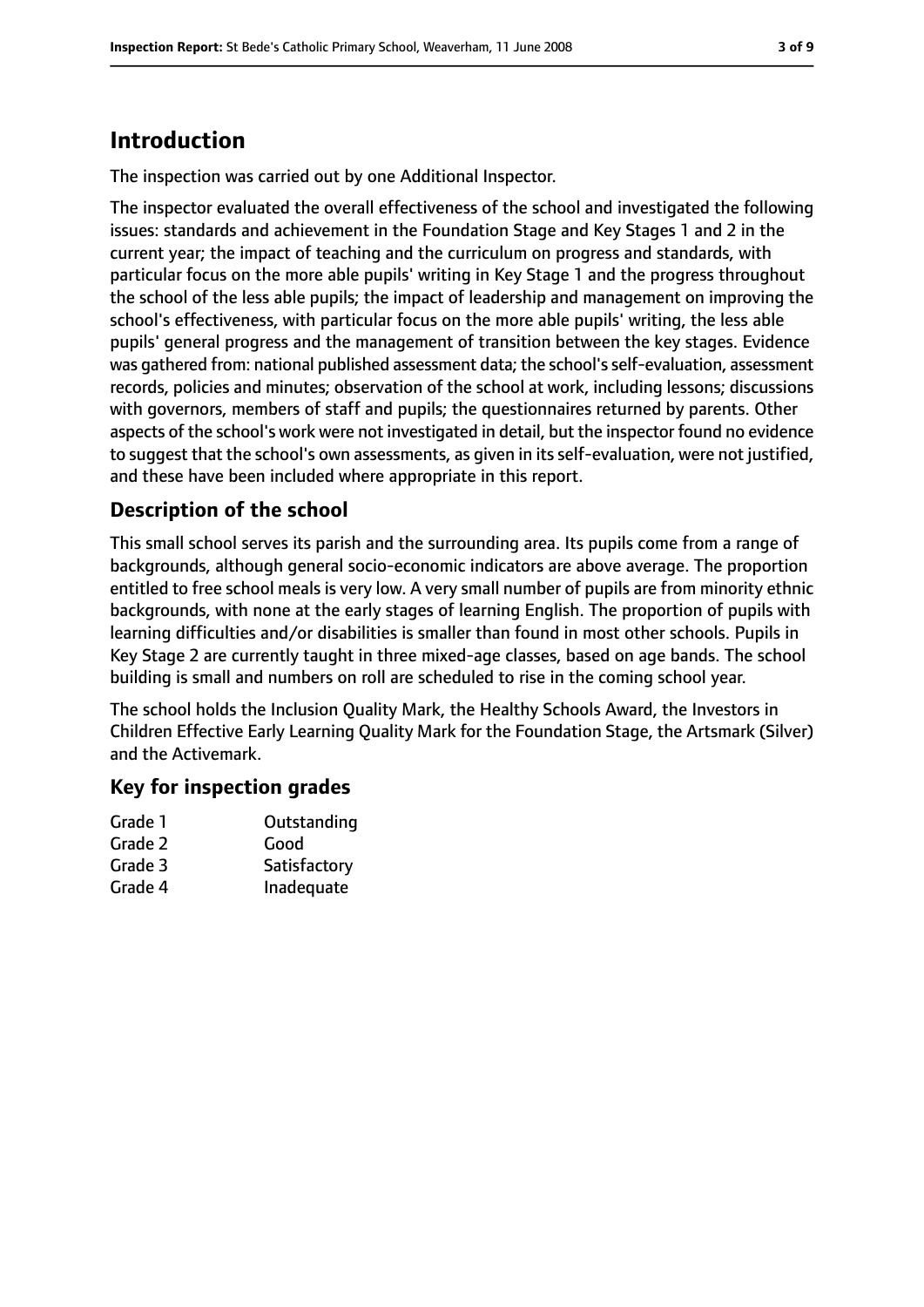#### **Overall effectiveness of the school**

#### **Grade: 1**

This outstanding school enjoys the full and deserved support of parents. Children join the Reception class with skills that are broadly typical for their age; they go on to make excellent progress throughout the school and high standards are consistently achieved at the end of Year 6. This impressive academic achievement is matched by pupils' outstanding personal development. Parents place high value on this, commenting, for example, that the school 'expands its pupils' horizons' and provides them with 'excellent opportunities to develop a sense of responsibility'.

In 2007, standards at the end of Key Stage 2 were well above average in all subjects; in Key Stage 1 they were above average in reading and mathematics and broadly average in writing. As the result of highly focused teaching methods introduced during the current year, standards in writing have begun to rise. Although it is too early to judge the full impact of the new initiatives through test results, the current work of pupils across the ability range in Key Stage 1 provides very good early evidence of improving progress and standards in writing. Across the school, the less able pupils and those with learning difficulties and/or disabilities achieve well in relation to their abilities and starting points, in response to the good provision the school makes for them. In the current year, high overall standards have been successfully sustained across the classes in Key Stages 1 and 2.

These very positive outcomes for pupils are the result of a combination of important factors: teaching is excellent throughout the school; the curriculum matches pupils' needs and interests extremely well; high quality pastoral care helps them to feel secure and ready to learn; generally effective academic guidance enables them to move their learning forward effectively. Pupils say they find their learning interesting and fun. This is clearly evident in lessons, where they quickly become engaged and absorbed in their activities. They respond very positively to opportunities to collaborate and develop ideas with a partner or in teams, and these experiences help them to grow in confidence as learners. The pace of learning is brisk, and teachers balance the elements of challenge and support in lessons very well. Their planning is based on very careful assessment and tracking of progress, and a thorough awareness of pupils' individual learning needs. Skilled teaching assistants, working in partnership with class teachers, make a valuable contribution to pupils'successful learning. Pupils know and understand their individual learning and personal targets because they help to draw them up and review them regularly in discussion with their teacher. They are given good quality guidance in lessons and their work is marked supportively, often with helpful advice on how to improve it. They are not always told how well they have succeeded in meeting the objectives of the lesson and this is an inconsistency in a generally very effective area of provision.

Pupils' excellent behaviour and very positive attitudes to learning mean that lessons run smoothly and playtimes are happy. Their spiritual, moral and social development is nurtured well. They have a growing awareness and understanding of world faiths and cultures. The school's strong emphasis on praise and valuing every individual ensures that pupils grow in confidence and form very good relationships with adults and with each other. Transition between Key Stages 1 and 2 is managed smoothly; the school'srecent review of its practice has ensured that effective curriculum continuity supports pupils well at transition from the Reception class into Year 1. Procedures are in place to promote child protection and health and safety. Pupils have a good awareness of healthy lifestyle issues and the importance of being physically active for good health. The school encourages them to eat and drink healthily. The before-and-after-school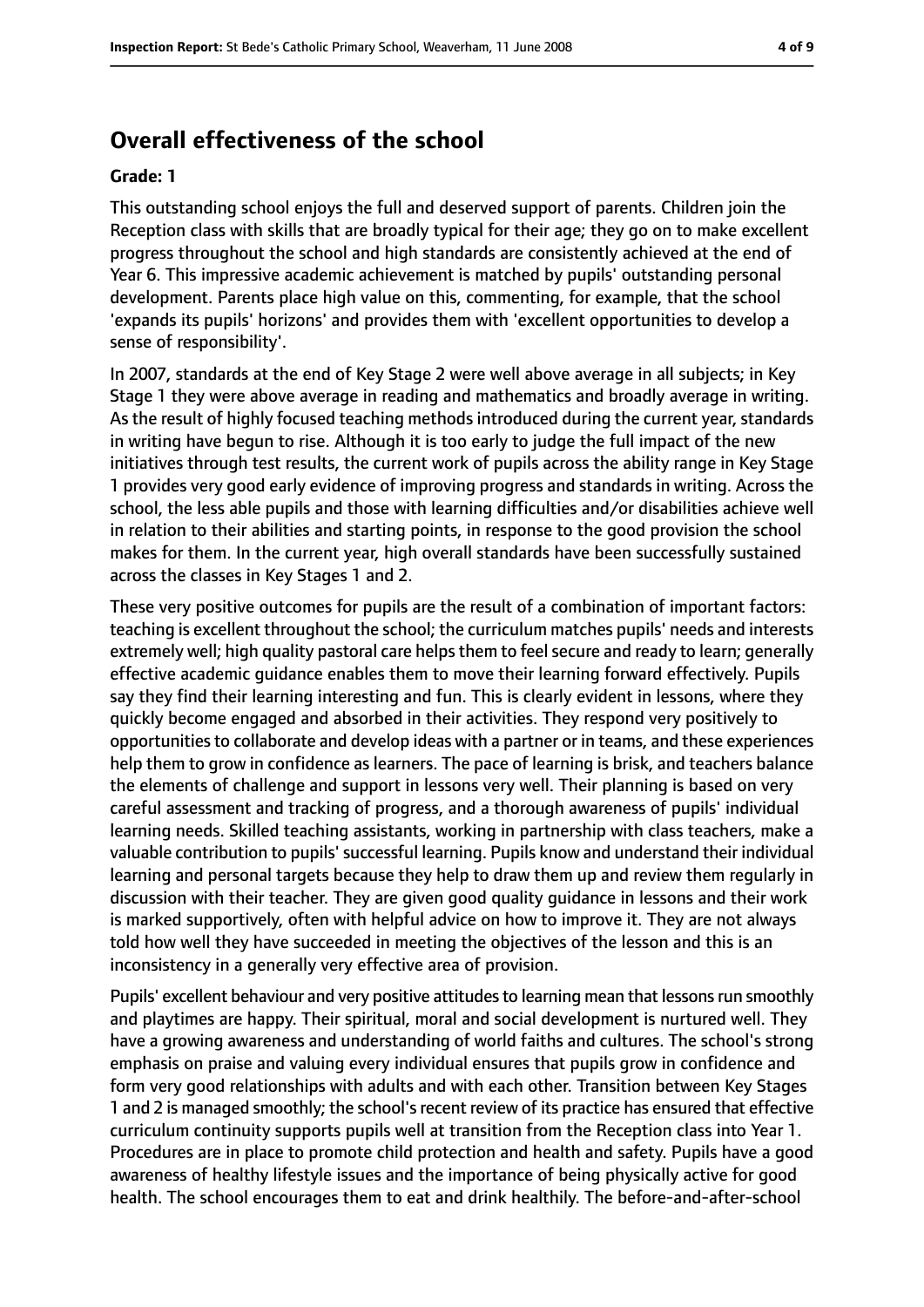club is popular, as is the very good range of sporting and performing arts clubs provided for pupils in Key Stages 1 and 2. A well designed programme of visits and visitors enriches the curriculum. Residential trips are provided for pupils in Key Stage 2, including regular and reciprocated visits to meet pupils from the school's partner school in Italy. French is taught throughout the school and pupils also have opportunities to learn Italian during Key Stage 2. Pupils readily take on responsibility and are keen to make a contribution to the school community, for example by acting as school councillors, road safety officers and recycling officers and by taking charge of setting up audio-visual equipment for assemblies. They also take part in a range of business and enterprise activities, developed through the school's good links with the nearby high school and with higher education providers. The skills they develop in school prepare them very well for the future.

Excellent leadership and management ensure that the school runs very effectively. The clear-sighted headteacher, supported by well informed and effective governors, leads a strong team, united in its resolve to provide the best possible outcomes for pupils. All staff contribute to planning for continuous school improvement. Challenging whole-school targets are set, based on accurate information gained from regular and rigorous monitoring and evaluation. The school's capacity for continued improvement is excellent.

#### **Effectiveness of the Foundation Stage**

#### **Grade: 1**

Children get off to an excellent start in the Reception class. When they enter school, most children have skills that are typical for their age. Very careful planning of creative and interesting activities, which take account of children's different needs, leadsto rapid learning. The learning environment, both indoors and in the outdoor area, supports the children's progress well. They have fun and are enabled to make choices and decisions in their learning activities. Because teaching is excellent, children make excellent progress, particularly in their personal, social and emotional development, their physical and creative development, and their knowledge and understanding of the world around them. Newly introduced methods to support early learning of sounds and letters are having a very positive impact and children are eager to practise their new skills in their play activities. Continuous close checks on individual progress celebrate the milestones achieved by the children. As a result, most achieve the expected learning goals for their age and many far exceed them by the start of Year 1. Children have excellent relationships with each other and with the adults in the class. Their welfare is promoted very well, based on very good links with parents and very effective leadership and management.

#### **What the school should do to improve further**

■ Ensure that marking explains to pupils how well the learning objectives for the lesson or activity have been met.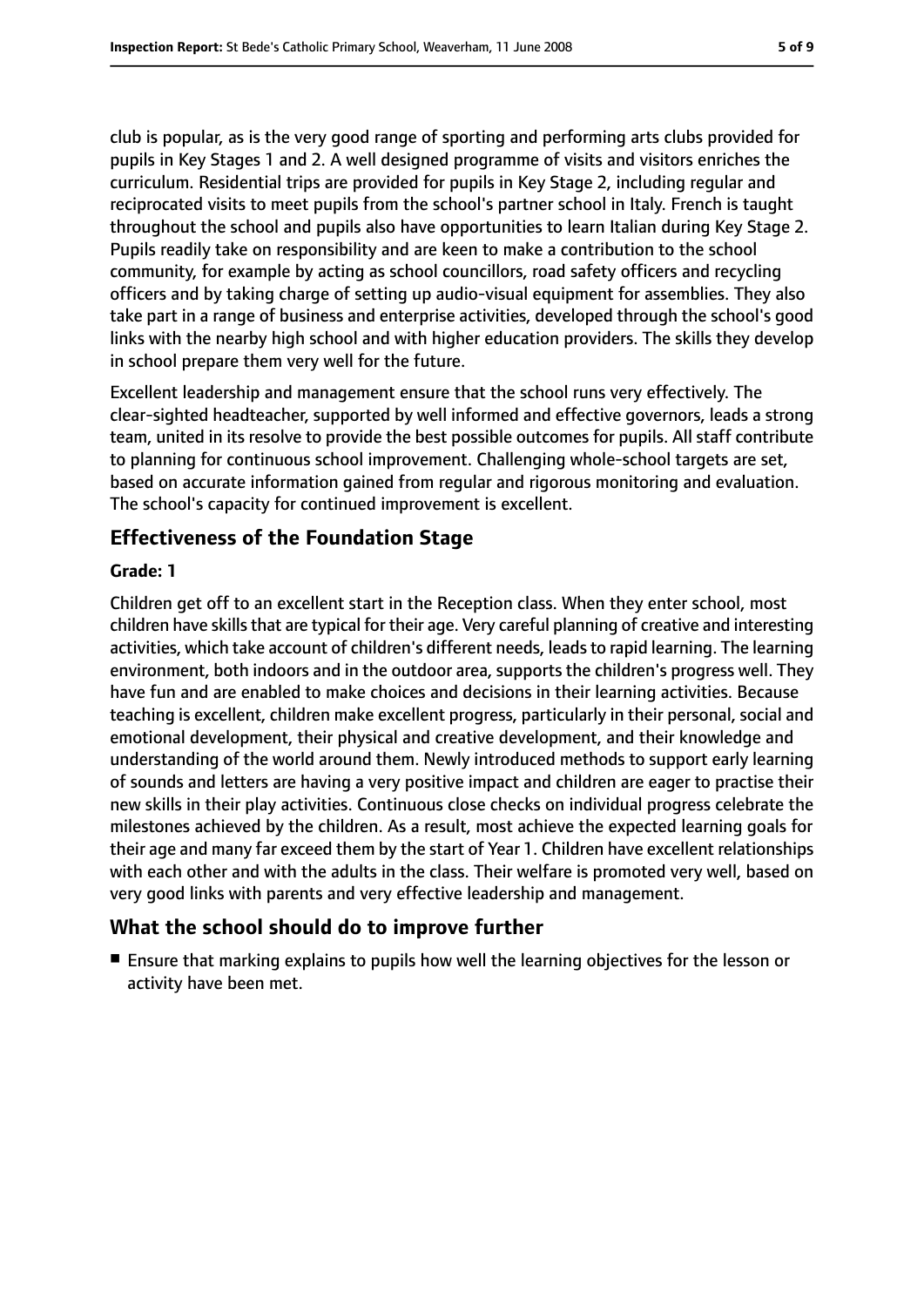**Any complaints about the inspection or the report should be made following the procedures set out in the guidance 'Complaints about school inspection', which is available from Ofsted's website: www.ofsted.gov.uk.**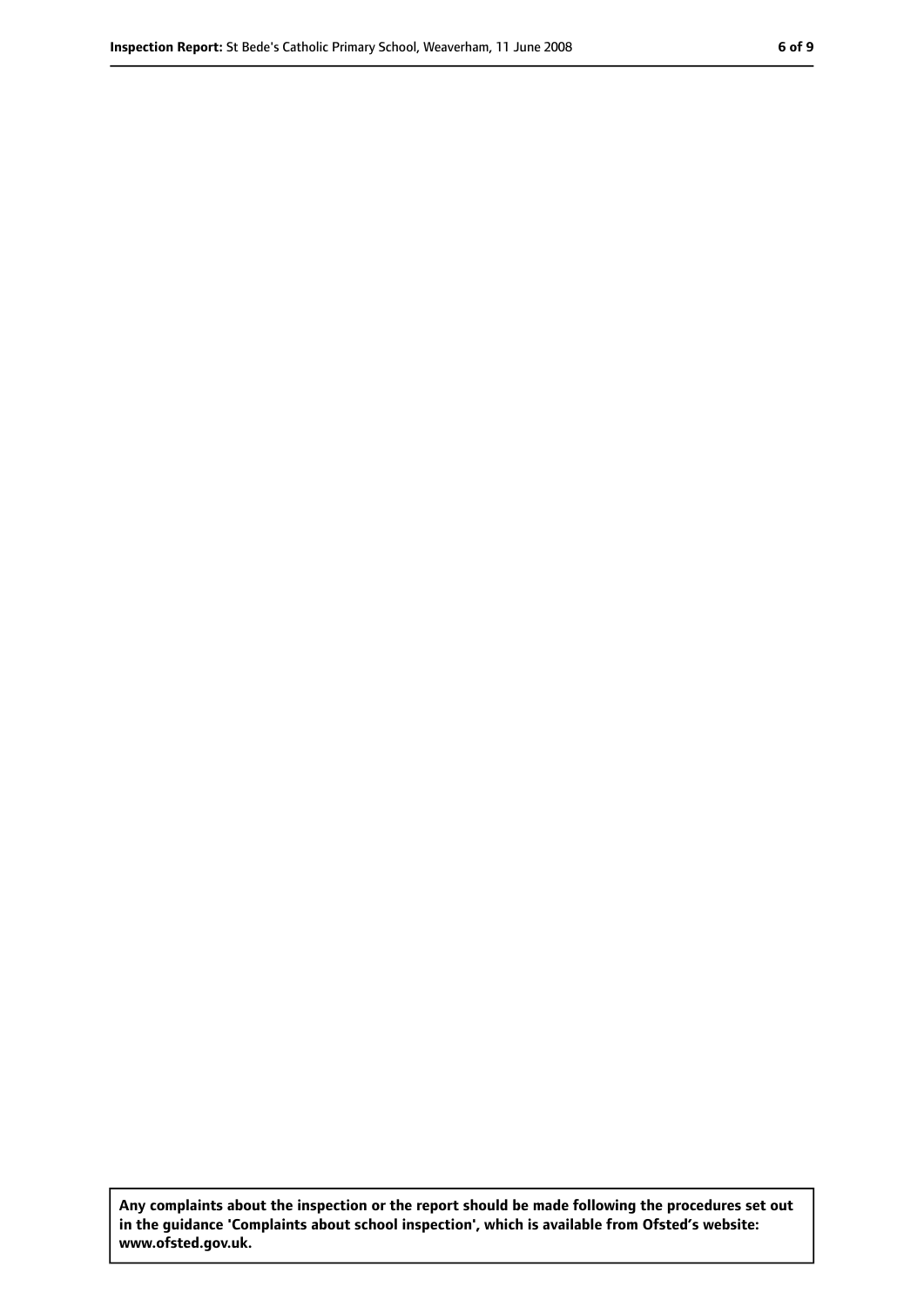## **Inspection judgements**

| $^{\backprime}$ Key to judgements: grade 1 is outstanding, grade 2 good, grade 3 satisfactory, and | <b>School</b>  |
|----------------------------------------------------------------------------------------------------|----------------|
| arade 4 inadequate                                                                                 | <b>Overall</b> |

## **Overall effectiveness**

| How effective, efficient and inclusive is the provision of education, integrated<br>care and any extended services in meeting the needs of learners? |     |
|------------------------------------------------------------------------------------------------------------------------------------------------------|-----|
| Effective steps have been taken to promote improvement since the last<br>inspection                                                                  | Yes |
| How well does the school work in partnership with others to promote learners'<br>well-being?                                                         |     |
| The effectiveness of the Foundation Stage                                                                                                            |     |
| The capacity to make any necessary improvements                                                                                                      |     |

#### **Achievement and standards**

| How well do learners achieve?                                                                               |  |
|-------------------------------------------------------------------------------------------------------------|--|
| The standards <sup>1</sup> reached by learners                                                              |  |
| How well learners make progress, taking account of any significant variations between<br>groups of learners |  |
| How well learners with learning difficulties and disabilities make progress                                 |  |

#### **Personal development and well-being**

| How good is the overall personal development and well-being of the<br>learners?                                  |  |
|------------------------------------------------------------------------------------------------------------------|--|
| The extent of learners' spiritual, moral, social and cultural development                                        |  |
| The extent to which learners adopt healthy lifestyles                                                            |  |
| The extent to which learners adopt safe practices                                                                |  |
| How well learners enjoy their education                                                                          |  |
| The attendance of learners                                                                                       |  |
| The behaviour of learners                                                                                        |  |
| The extent to which learners make a positive contribution to the community                                       |  |
| How well learners develop workplace and other skills that will contribute to<br>their future economic well-being |  |

#### **The quality of provision**

| How effective are teaching and learning in meeting the full range of the<br>learners' needs?          |  |
|-------------------------------------------------------------------------------------------------------|--|
| How well do the curriculum and other activities meet the range of needs<br>and interests of learners? |  |
| How well are learners cared for, quided and supported?                                                |  |

#### **Annex A**

 $^1$  Grade 1 - Exceptionally and consistently high; Grade 2 - Generally above average with none significantly below average; Grade 3 - Broadly average to below average; Grade 4 - Exceptionally low.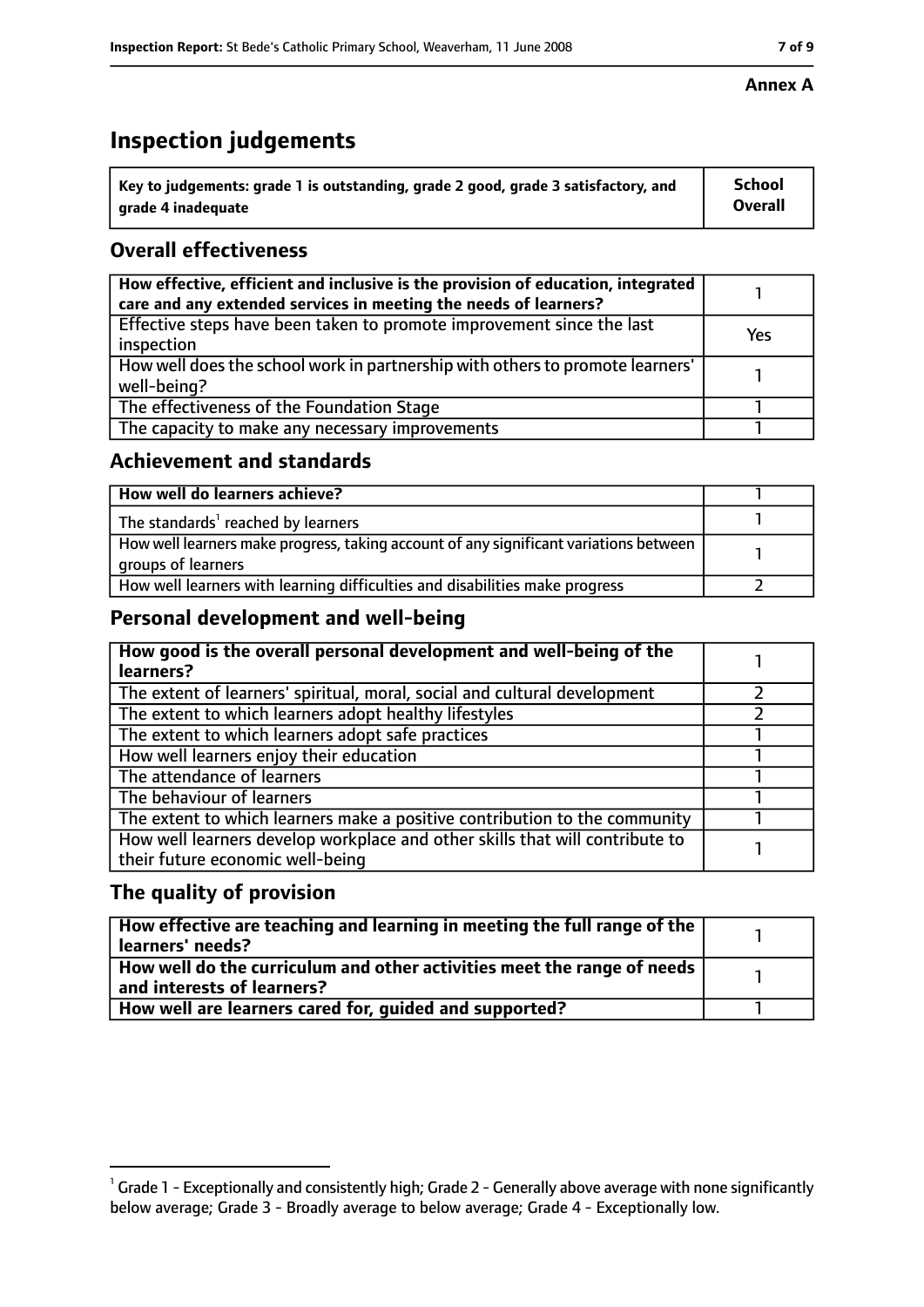# **Leadership and management**

| How effective are leadership and management in raising achievement<br>and supporting all learners?                                              |           |
|-------------------------------------------------------------------------------------------------------------------------------------------------|-----------|
| How effectively leaders and managers at all levels set clear direction leading<br>to improvement and promote high quality of care and education |           |
| How effectively leaders and managers use challenging targets to raise standards                                                                 |           |
| The effectiveness of the school's self-evaluation                                                                                               |           |
| How well equality of opportunity is promoted and discrimination tackled so<br>that all learners achieve as well as they can                     |           |
| How effectively and efficiently resources, including staff, are deployed to<br>achieve value for money                                          |           |
| The extent to which governors and other supervisory boards discharge their<br>responsibilities                                                  |           |
| Do procedures for safequarding learners meet current government<br>requirements?                                                                | Yes       |
| Does this school require special measures?                                                                                                      | <b>No</b> |
| Does this school require a notice to improve?                                                                                                   | No        |